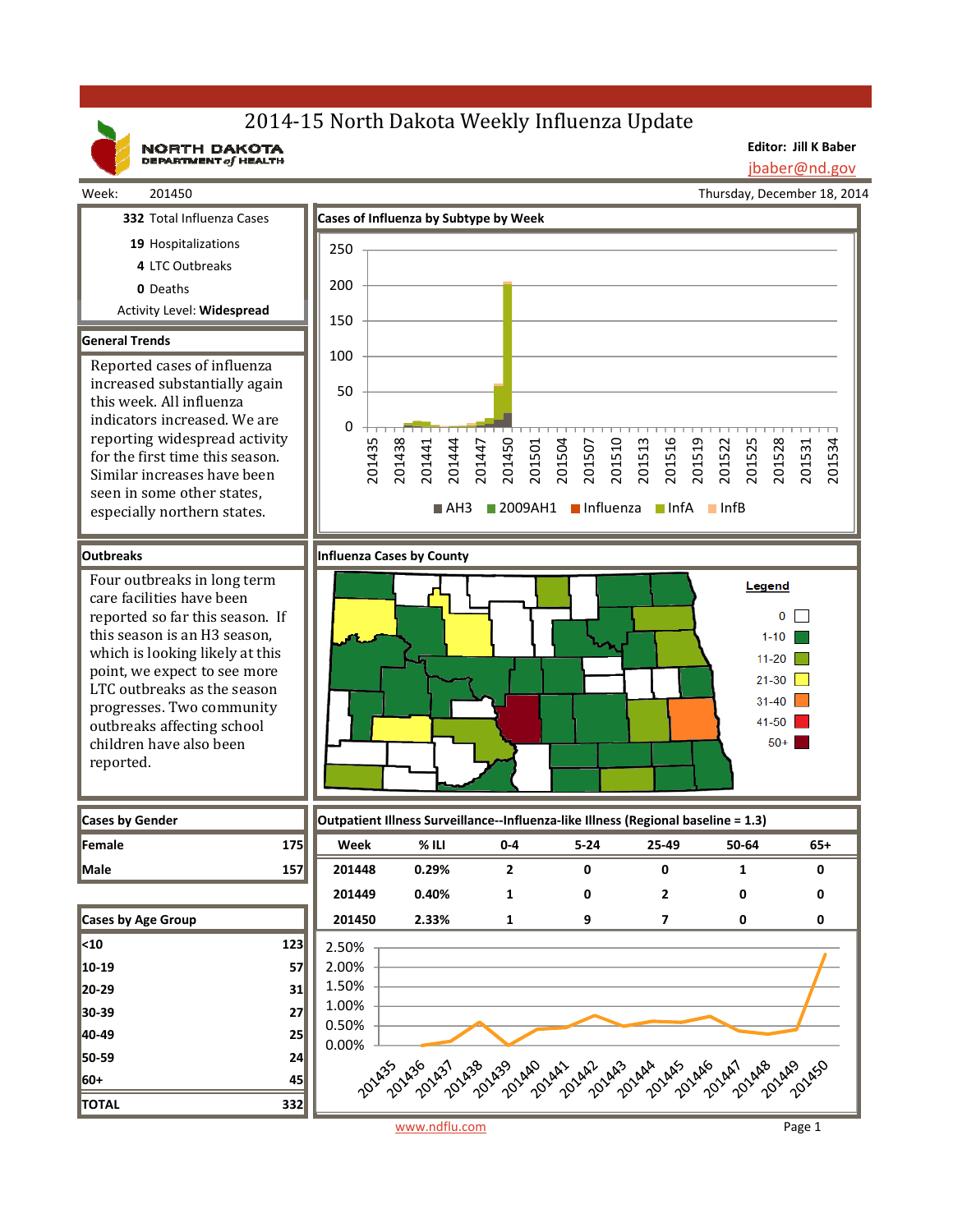## 2013‐14 North Dakota Weekly Influenza Update

**NORTH DAKOTA**<br>DEPARTMENT of HEALTH



Thursday, December 18, 2014 **North Dakota Syndromic Surveillance‐‐Influenza‐like Illness (ILI)**

The percent of visits for ILI this week in our syndromic surveillance system increased to 0.52%. Syndromic surviellance data includes hospital and walk-in clinic data from facilities across North Dakota, as well as ND data we receive from the Department of Defense.

#### **Sentinal Laboratory Surviellance**

Percent positivity of influenza testing at sentinel laboratories increased again this week to 27.93%. 



\*These data do not represent all laboratory results for influenza.



Percent positivity for RSV increased to 6.60% this week.

### **National Statistics:**

National influenza activity and surveillance information is available from the CDC FluView website at: http://www.cdc.gov/flu/weekly/, and is updated every Friday.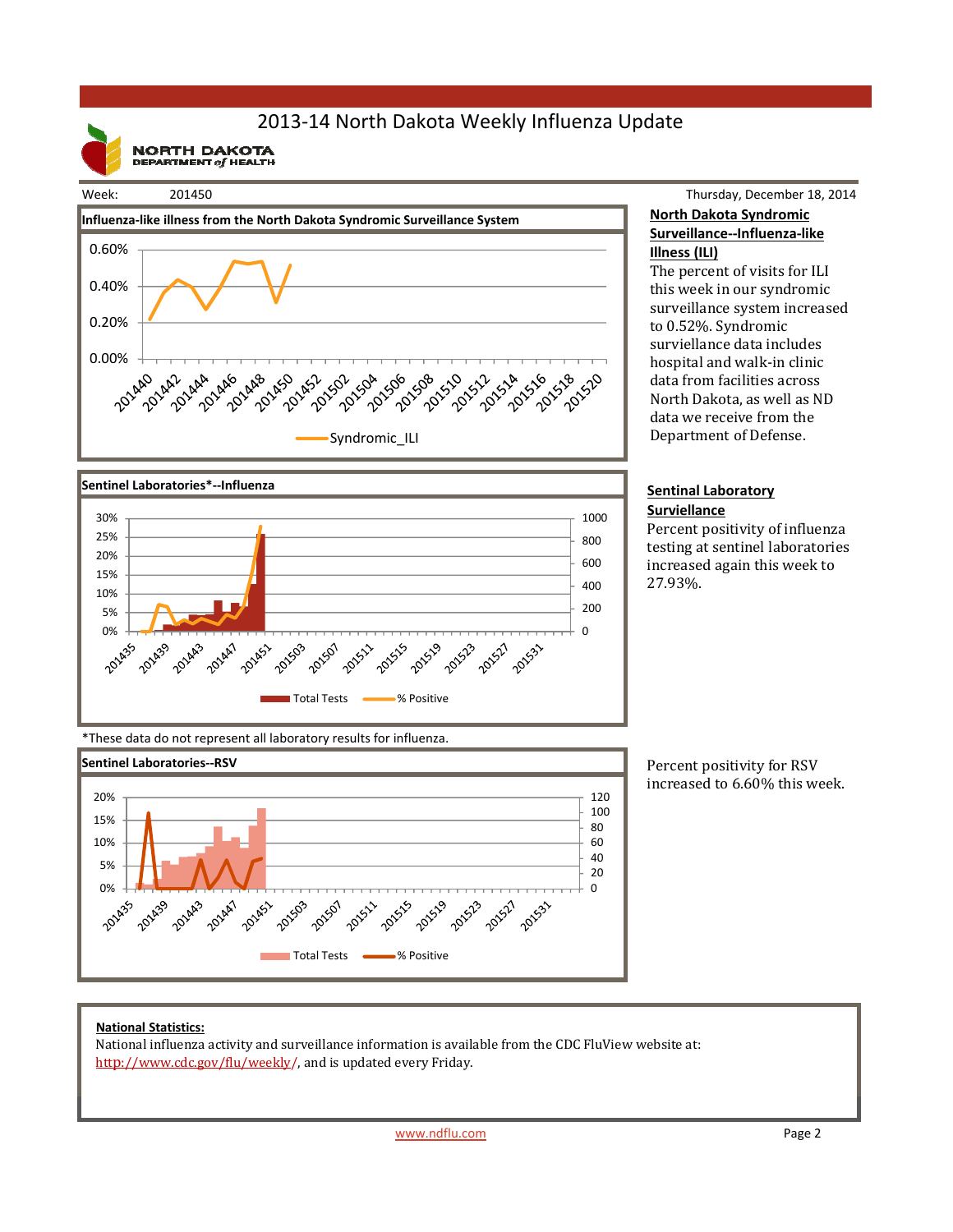## 2013‐14 North Dakota Weekly Influenza Update



**NORTH DAKOTA** DEPARTMENT  $of$  HEALTH

**Regional Statistics**